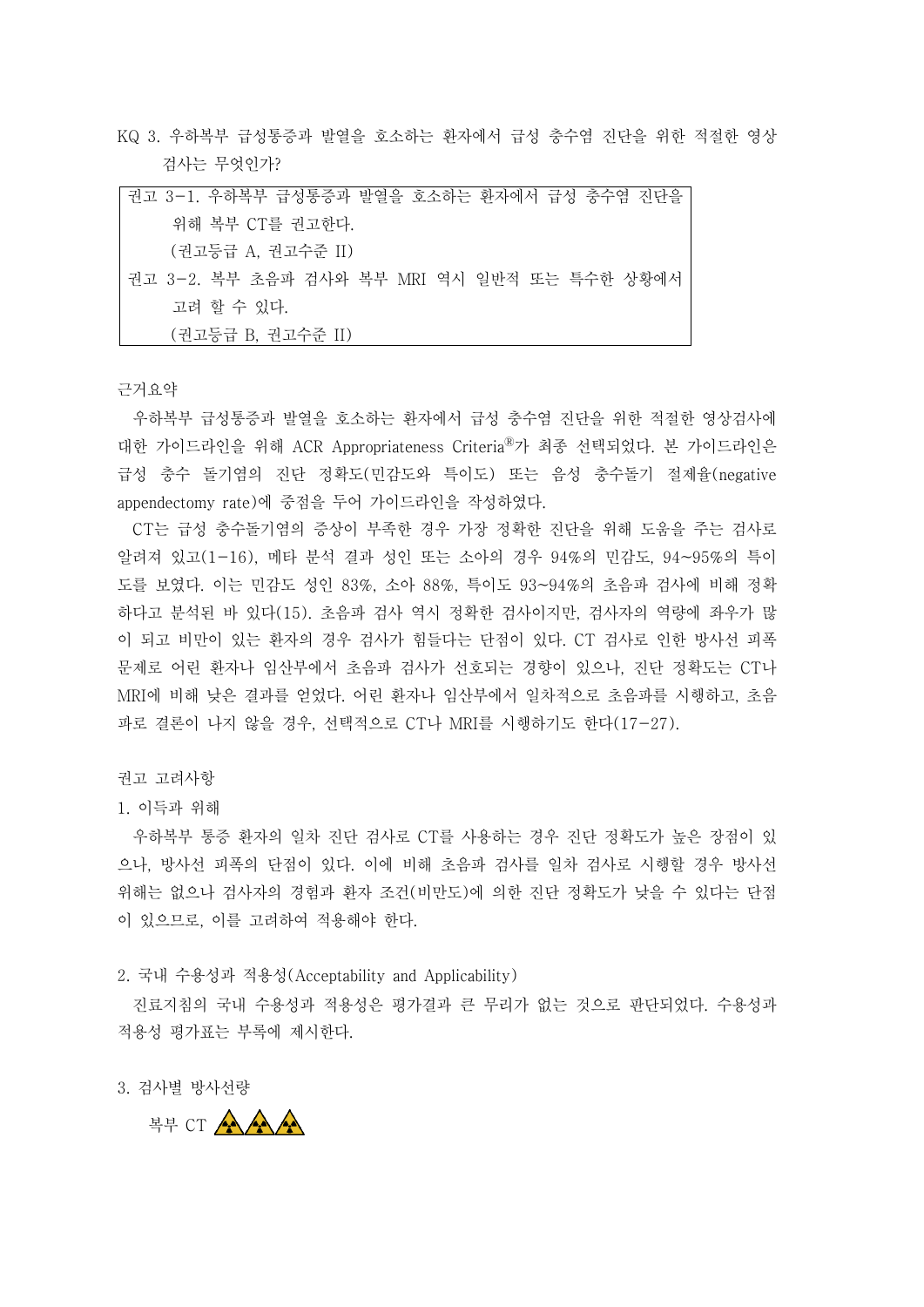초음파 검사 0 복부 MRI 0

참고문헌

- 1. Applegate KE, Sivit CJ, Salvator AE, et al. Effect of Cross-Sectional Imaging on Negative Appe ndectomy and Perforation Rates in Children. Radiology 2001;220(1):103-7.
- 2. Bendeck SE, Nino-Murcia M, Berry GJ, Jeffrey RB Jr, Imaging for Suspected Appendicitis: Nega tive Appendectomy and Perforation Rates. Radiology 2002;225(1):131-6.
- 3. Cuschieri J, Florence M, Flum DR, et al. Negative Appendectomy and Imaging Accuracy in the W ashington State Surgical Care and Outcomes Assessment Program. Ann Surg. 2008;248(4):557-6 3.
- 4. Lee CC, Golub R, Singer AJ, Cantu R Jr, Levinson H, Routine Versus Selective Abdominal Compu ted Tomography Scan in the Evaluation of Right Lower Quadrant Pain: A Randomized Controlled Trial. Acad Emerg Med. 2007;14(2):117-22.
- 5. Raja AS, Wright C, Sodickson AD, et al. Negative Appendectomy Rate in the Era of CT: An 18- Year Perspective. Radiology 2010;256(2):460-5.
- 6. Rao PM, Rhea JT, Novelline RA, Mostafavi AA, McCabe CJ, Effect of Computed Tomography of the Appendix on Treatment of Patients and Use of Hospital Resources. N Engl J Med. 1998;338  $(3):141-6.$
- 7. Rao PM, Rhea JT, Rattner DW, Venus LG, Novelline RA, Introduction of Appendiceal CT: Impact on Negative Appendectomy and Appendiceal Perforation Rates. Ann Surg. 1999;229(3):344-9.
- 8. Hershko DD, Sroka G, Bahouth H, Ghersin E, Mahajna A, Krausz MM, The Role of Selective Co mputed Tomography in the Diagnosis and Management of Suspected Acute Appendicitis. Am Sur g. 2002;68(11):1003-7.
- 9. Raman SS, Lu DS, Kadell BM, Vodopich DJ, Sayre J, Cryer H, Accuracy of Nonfocused Helical C T for the Diagnosis of Acute Appendicitis: A 5-Year Review. AJR Am J Roentgenol. 2002;178 (6):1319-25.
- 10. van Randen A, Bipat S, Zwinderman AH, Ubbink DT, Stoker J, Boermeester MA, Acute Appendi citis: Meta-Analysis of Diagnostic Performance of CT and Graded Compression US Related to P revalence of Disease. Radiology  $2008;249(1):97-106$ .
- 11. Coursey CA, Nelson RC, Patel MB, et al. Making the Diagnosis of Acute Appendicitis: Do More Preoperative CT Scans Mean Fewer Negative Appendectomies? A 10-Year Study. Radiology 201  $0;254(2):460-8.$
- 12. Pooler BD, Lawrence EM, Pickhardt PJ, MDCT for Suspected Appendicitis in the Elderly: Diagn ostic Performance and Patient Outcome. Emerg Radiol. 2012;19(1):27-33.
- 13. Pickhardt PJ, Lawrence EM, Pooler BD, Bruce RJ, Diagnostic Performance of Multidetector Com puted Tomography for Suspected Acute Appendicitis. Ann Intern Med. 2011;154(12):789-96, w  $-291.$
- 14. Terasawa T, Blackmore CC, Bent S, Kohlwes RJ, Systematic Review: Computed Tomography an d Ultrasonography to Detect Acute Appendicitis in Adults and Adolescents. Ann Intern Med. 200  $4;141(7):537-46.$
- 15. Doria AS, Moineddin R, Kellenberger CJ, et al. US or CT for Diagnosis of Appendicitis in Childr en and Adults? A Meta-Analysis. Radiology 2006;241(1):83-94.
- 16. Lazarus E, Mayo-Smith WW, Mainiero MB, Spencer PK, CT in the Evaluation of Nontraumatic Abdominal Pain in Pregnant Women. Radiology 2007;244(3):784-90.
- 17. Rybkin AV, Thoeni RF, Current Concepts in Imaging of Appendicitis. Radiol Clin North Am. 200 7;45(3):411-22, vii.